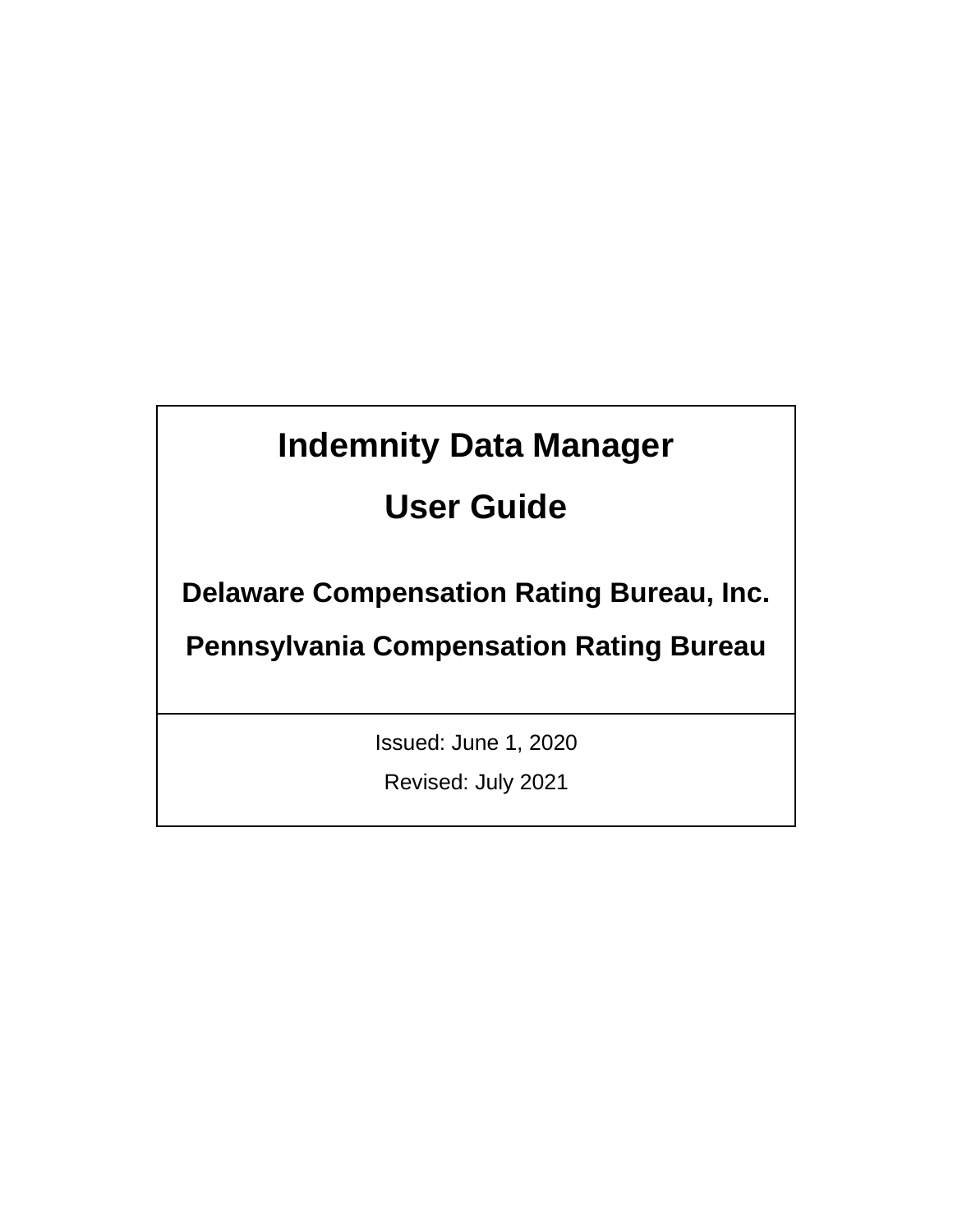# **TABLE OF CONTENTS**

| Α.           |                                  |  |
|--------------|----------------------------------|--|
| Β.           |                                  |  |
| C.           |                                  |  |
| D.           |                                  |  |
| F.           |                                  |  |
|              | 1.<br>$\mathcal{P}$              |  |
| $F_{\rm{L}}$ |                                  |  |
|              | 1.<br>2.<br>3.<br>$\mathbf{4}$ . |  |
| G.           |                                  |  |
| Н.           |                                  |  |
|              | 1.<br>2.<br>3.                   |  |
| I.           |                                  |  |
| J.           |                                  |  |
| Κ.           |                                  |  |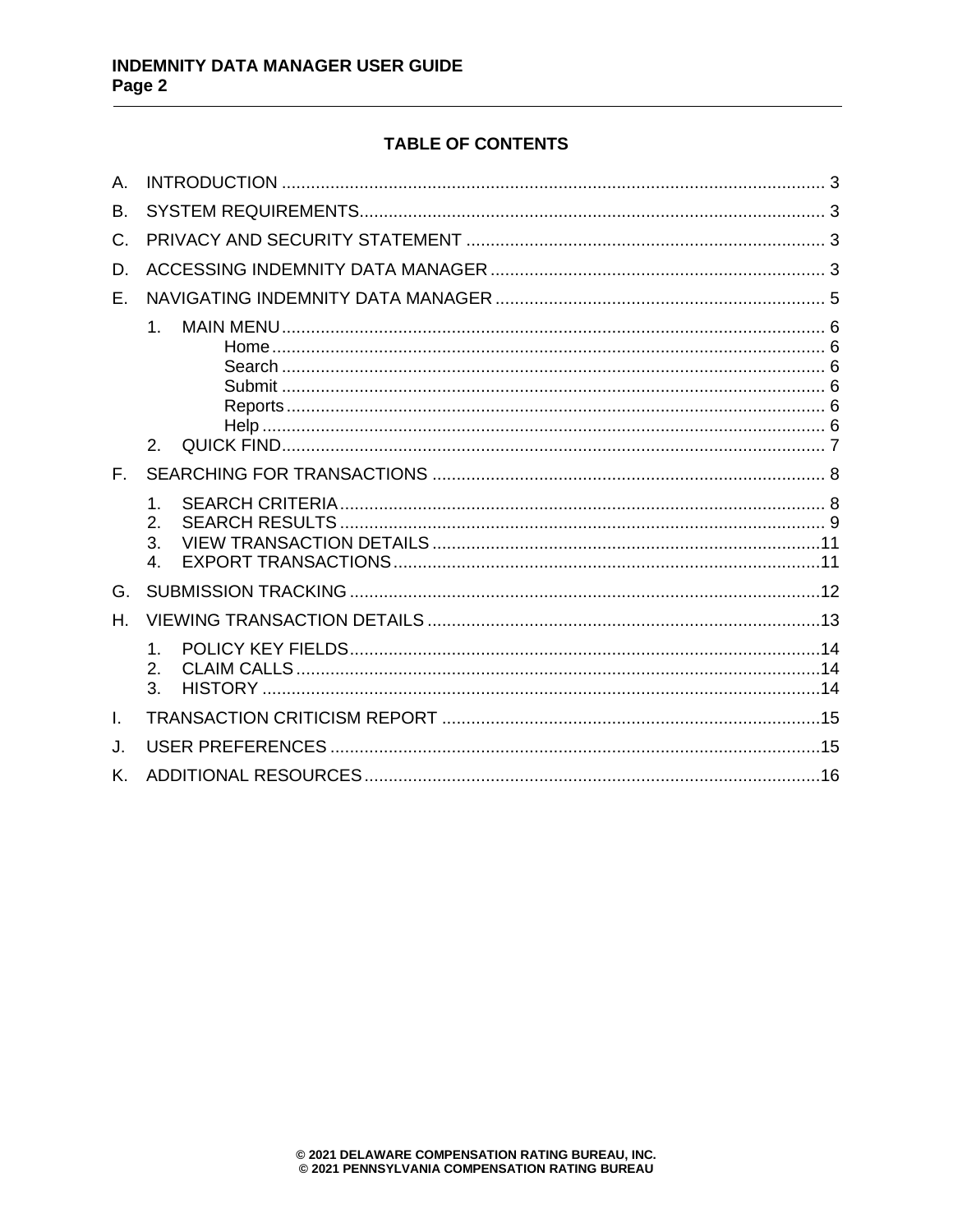#### <span id="page-2-0"></span>**A. INTRODUCTION**

Welcome to the Indemnity Data Manager (IDM) web application! IDM allows for submission tracking and data quality management of Indemnity Data transaction information.

IDM provides users the ability to:

- Monitor status of indemnity submissions
- View and/or export editing and validation results in various formats
- Search and view indemnity transactions and histories

This guide will provide an overview of the functions available to carriers within IDM and helpful hints for using the application. It is recommended that the user read this entire document before using IDM.

#### <span id="page-2-1"></span>**B. SYSTEM REQUIREMENTS**

Users of the Indemnity Data Manager must have access to the internet.

#### <span id="page-2-2"></span>**C. PRIVACY AND SECURITY STATEMENT**

Carriers may view the DCRB/PCRB *Privacy and Security Statement* within the application. The login screen for the **Application Login** contains a **Privacy** link that will provide access to the *Privacy and Security Statement*.

#### <span id="page-2-3"></span>**D. ACCESSING INDEMNITY DATA MANAGER**

The Indemnity Data Manager is located within the Application Login area of the PCRB/DCRB website. The Application Login provides access to all of the secured applications and data on the DCRB/PCRB website.

The direct website for the Application Login is: [https://www.pcrbdata.com/ul.](https://www.pcrbdata.com/ul) The Application Login can also be accessed via a link on the DCRB/PCRB homepage, [www.pcrb.com](http://www.pcrb.com/) or [www.dcrb.com.](http://www.dcrb.com/)

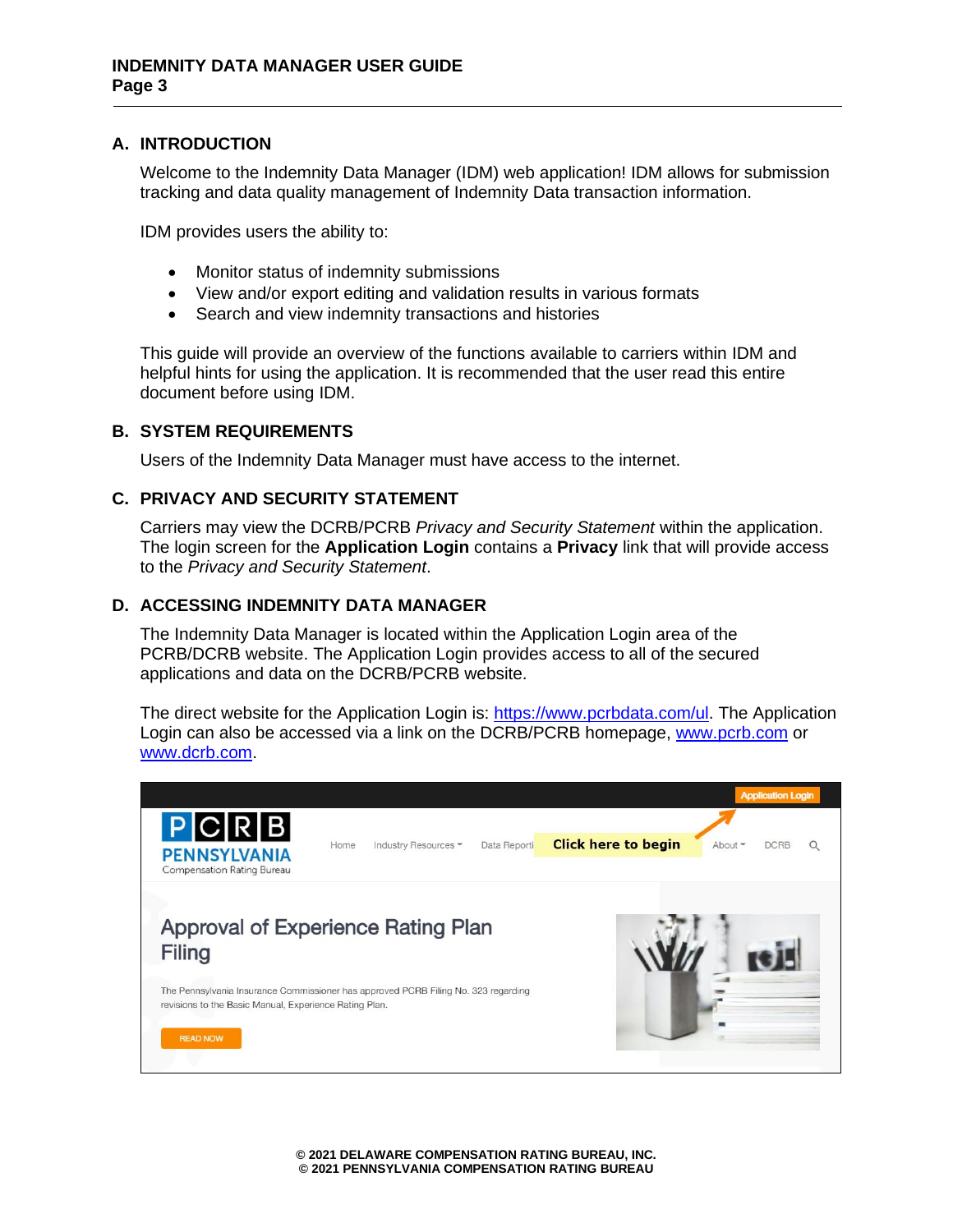Registered Carrier Group Users should enter their **User Name** and **Password**. The password field is case-sensitive. You must read the paragraph below these fields and click the **I Agree** button to proceed.

| PCRB<br><b>PENNSYLVANIA</b><br>Compensation Rating Bureau | <b>Pennsylvania Compensation Rating Bureau</b>                                                                                                                                                                                                                                                                                                 |
|-----------------------------------------------------------|------------------------------------------------------------------------------------------------------------------------------------------------------------------------------------------------------------------------------------------------------------------------------------------------------------------------------------------------|
| <b>DCRB/PCRB Home</b> Home                                |                                                                                                                                                                                                                                                                                                                                                |
|                                                           | <b>SIGN IN</b>                                                                                                                                                                                                                                                                                                                                 |
|                                                           | <b>User Name:</b><br>Password:<br>Click the "I Agree" button to submit your User Name and Password. Doing so<br>acknowledges that you have read and accept the Bureau's "Privacy and Security<br>Statement"(see Privacy) and "Term of Service and Conditions of Use"(see Legal)<br>regarding use of the facilities on this website.<br>I Agree |
|                                                           | <b>First Time User</b><br>Forget Password?                                                                                                                                                                                                                                                                                                     |

If you are not a registered user, click on the **First Time User** link and complete the registration form as a *Carrier Group User*.

| <b>STGN TN</b>                                   |                                                                                                                                                                 |
|--------------------------------------------------|-----------------------------------------------------------------------------------------------------------------------------------------------------------------|
| User Name:                                       |                                                                                                                                                                 |
| Password:                                        |                                                                                                                                                                 |
|                                                  | Click the "I Agree" button to submit your User Name and Password. Doing so                                                                                      |
| regarding use of the facilities on this website. | acknowledges that you have read and accept the Bureau's "Privacy and Security<br>Statement"(see Privacy) and "Term of Service and Conditions of Use"(see Legal) |
|                                                  | I Agree                                                                                                                                                         |
| <b>First Time User</b>                           | Forget Password?                                                                                                                                                |

Indemnity Data Manager is available to those carrier groups (and their designated vendors) who are eligible to report the Indemnity Data Call. As a Carrier Group User, you may request access to IDM from your Carrier Group Administrator (CGA). Once signed into the Application Login, click on **Request Access** > **To Application** and select **Indemnity Data Manager** from the list of available applications. After requesting access, your CGA will be notified and then have the ability to approve/reject your request for access. Contact DCRB/PCRB Central Support if you experience any issues with access to the application.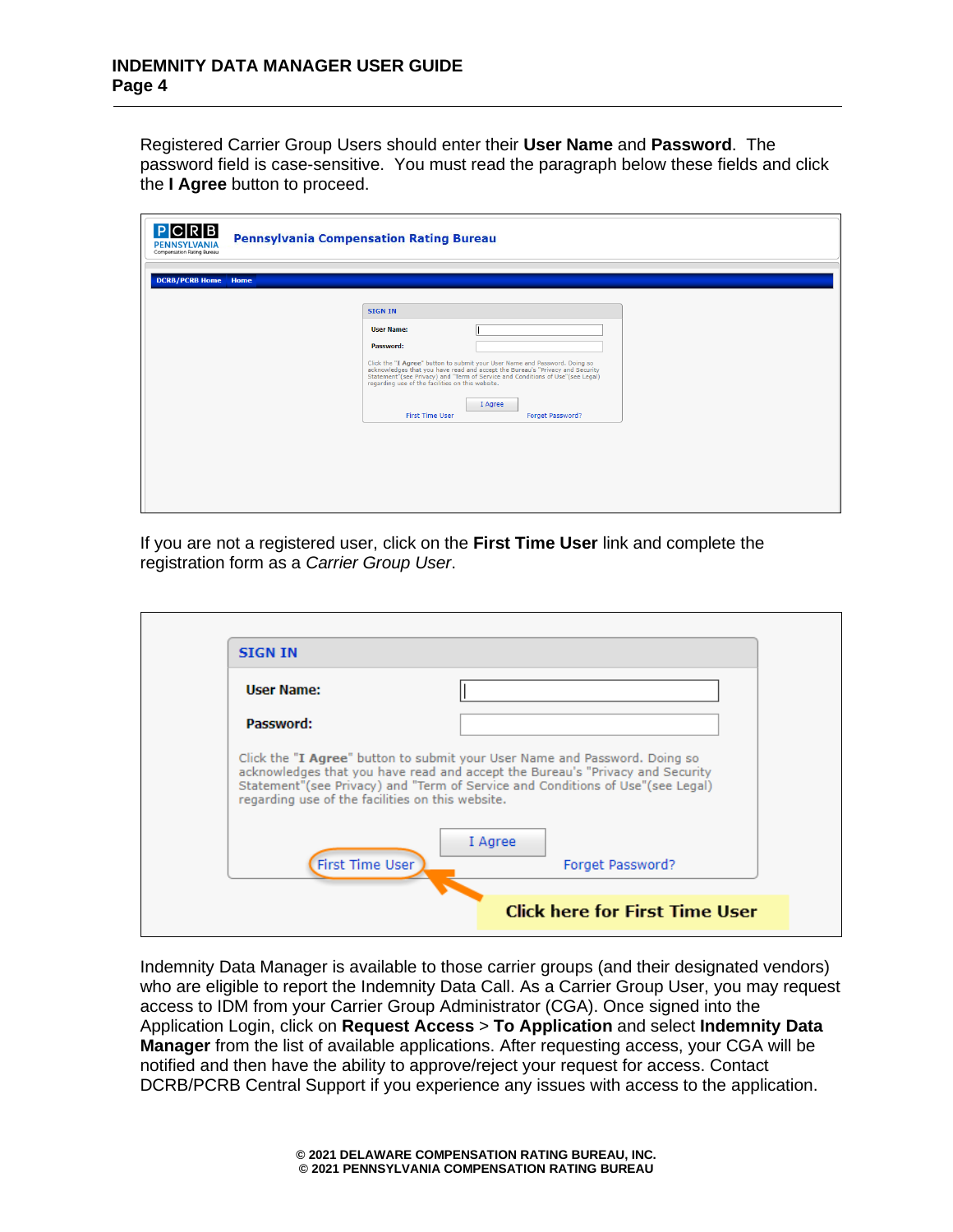Once successfully logged in, the user will observe the Application Manager home screen. Select **Indemnity Data Manager** to launch the application.

| <b>Welcome to the PCRB Application Manager</b>                       |                                                                            |  |  |  |  |  |  |  |  |
|----------------------------------------------------------------------|----------------------------------------------------------------------------|--|--|--|--|--|--|--|--|
| <b>Data Analytics</b>                                                |                                                                            |  |  |  |  |  |  |  |  |
| View, compare and export premium and loss data<br><b>WC Data Pro</b> |                                                                            |  |  |  |  |  |  |  |  |
| <b>Data Management Applications</b>                                  |                                                                            |  |  |  |  |  |  |  |  |
| <b>Indemnity Data Manager</b>                                        | View, Enter and Edit Indemnity Information                                 |  |  |  |  |  |  |  |  |
| Medical Data Call Manager                                            | Monitor Medical Data Call Submissions and Quality Statistics               |  |  |  |  |  |  |  |  |
| Medical Data Manager                                                 | View, Enter and Edit Medical Information                                   |  |  |  |  |  |  |  |  |
| <b>Policy Data Manager</b>                                           | View, Enter and Edit Policy Information                                    |  |  |  |  |  |  |  |  |
| <b>Test Audit Online</b>                                             | <b>Test Audit Statistics - Download</b>                                    |  |  |  |  |  |  |  |  |
| Unit Data Manager                                                    | View, Enter and Edit Unit Stat Information                                 |  |  |  |  |  |  |  |  |
| Market / Underwriting Tools and Information                          |                                                                            |  |  |  |  |  |  |  |  |
| Carrier Pricing Benchmark                                            | Pricing Benchmark Information                                              |  |  |  |  |  |  |  |  |
| Experience and Merit Rating Tracking                                 | This is a Dummy Applicat <b>Click here to launch the application.</b>      |  |  |  |  |  |  |  |  |
| <b>Experience Modification Calculator</b>                            | Calculate Experience Mod                                                   |  |  |  |  |  |  |  |  |
| Rating and Underwriting Reference                                    | Experience Modifications, Merit Ratings, Rating Values, Underwriting Guide |  |  |  |  |  |  |  |  |

## <span id="page-4-0"></span>**E. NAVIGATING INDEMNITY DATA MANAGER**

Ē

IDM was designed with an intuitive user interface that makes it easy to check the status of indemnity submissions and view indemnity transactions and histories. This section provides an overview of the interface and explains some rules about navigating in IDM. Each of the individual navigation menus will be described in more detail later.

IDM serves as a companion product to the Policy Data Manager (PDM), Unit Data Manager (UDM), and Medical Data Manager (MDM). If the user has authorization to PDM, UDM, MDM, and IDM, the user can easily toggle between these applications. Click on the "POLICY" button to launch PDM, the "UNIT" button to launch UDM, or the "MEDICAL" button to launch MDM. The button is disabled for applications that the user is not authorized for access.

| <b>POLICY</b> | <b>MEDICAL</b> | <b>INDEMNITY DATA MANAGER</b> |
|---------------|----------------|-------------------------------|
|               |                |                               |

The first screen that appears for all users upon logging into IDM is the 'Quick Find' screen. The user can navigate back to this screen at any time by clicking the home icon as seen above.

| To monitor the status of your indemnity data call files that were submitted via CDX, click on<br>the Submit tab on the menu bar, then click CDX Uploads.           |
|--------------------------------------------------------------------------------------------------------------------------------------------------------------------|
| Navigate to the Reports tab to view processing results and to view top error counts.                                                                               |
|                                                                                                                                                                    |
| Users should review the IDM User's Guide to learn more about IDM's new functionality<br>and how it can be used to toggle between policy and unit statistical data. |
| <b>Ouick Find</b>                                                                                                                                                  |

**© 2021 DELAWARE COMPENSATION RATING BUREAU, INC. © 2021 PENNSYLVANIA COMPENSATION RATING BUREAU**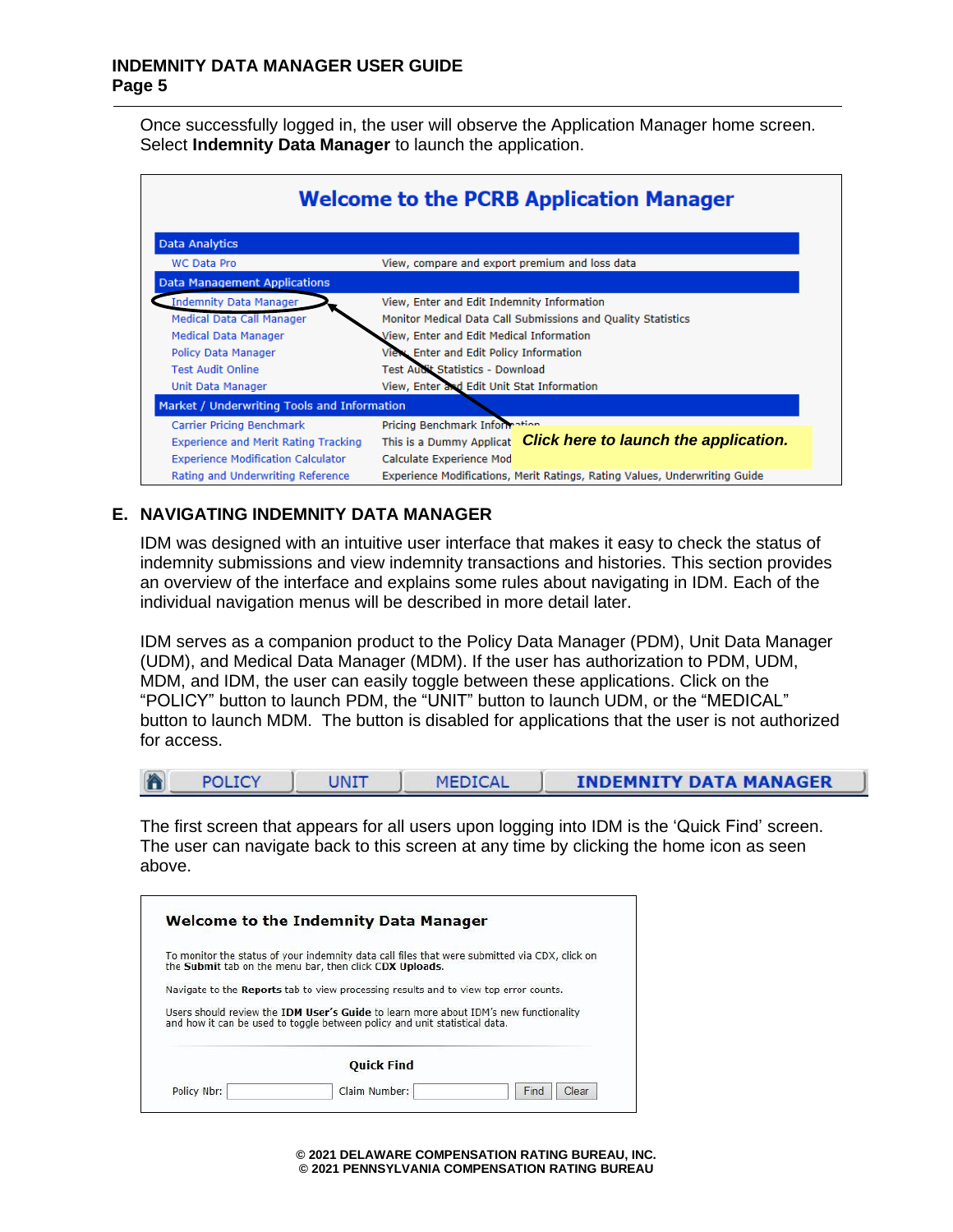Users can select from various main menu drop downs from any screen.

#### <span id="page-5-0"></span>**1. MAIN MENU**

IDM features a menu bar that is displayed at the top of the application window. The menu bar is visible regardless of which page is currently displayed.

#### <span id="page-5-1"></span>**Home**

• Selecting **Home** routes the user back to the Application Manager home screen.

#### <span id="page-5-2"></span>**Search**

- **Txns** Retrieve any transactions that exist in IDM. Initiates a search for transactions using any of the criteria entered on the screen and transactionspecific filter criteria can be defined to narrow the search. The transaction details can be accessed from the search results.
- **My List** Search for active transactions by the current user.
- **Last Processed** Shows all transactions that were processed in the most recent batch.

#### <span id="page-5-3"></span>**Submit**

- **Submit File -** Allows the user to select a WCIND file to upload and submit for processing.
- **CDX Uploads** View prior WCIND submissions uploaded via CDX.

#### <span id="page-5-4"></span>**Reports**

- **Processing Results** View the status of the latest transactions processed. The user can download WCIND or WCCRIT files and export the results to Excel.
- **Top Critical Errors** View a listing of the top critical errors by processed date. The results can be exported to Excel.
- **WCEIND Stats** View a listing of all error codes and a count by error. The report can be exported to Excel.

#### <span id="page-5-5"></span>**Help**

- **Preferences** A user can setup their preferences for search results, email reminders and sidebar notes.
- **User Guide** Routes users to the IDM User Guide.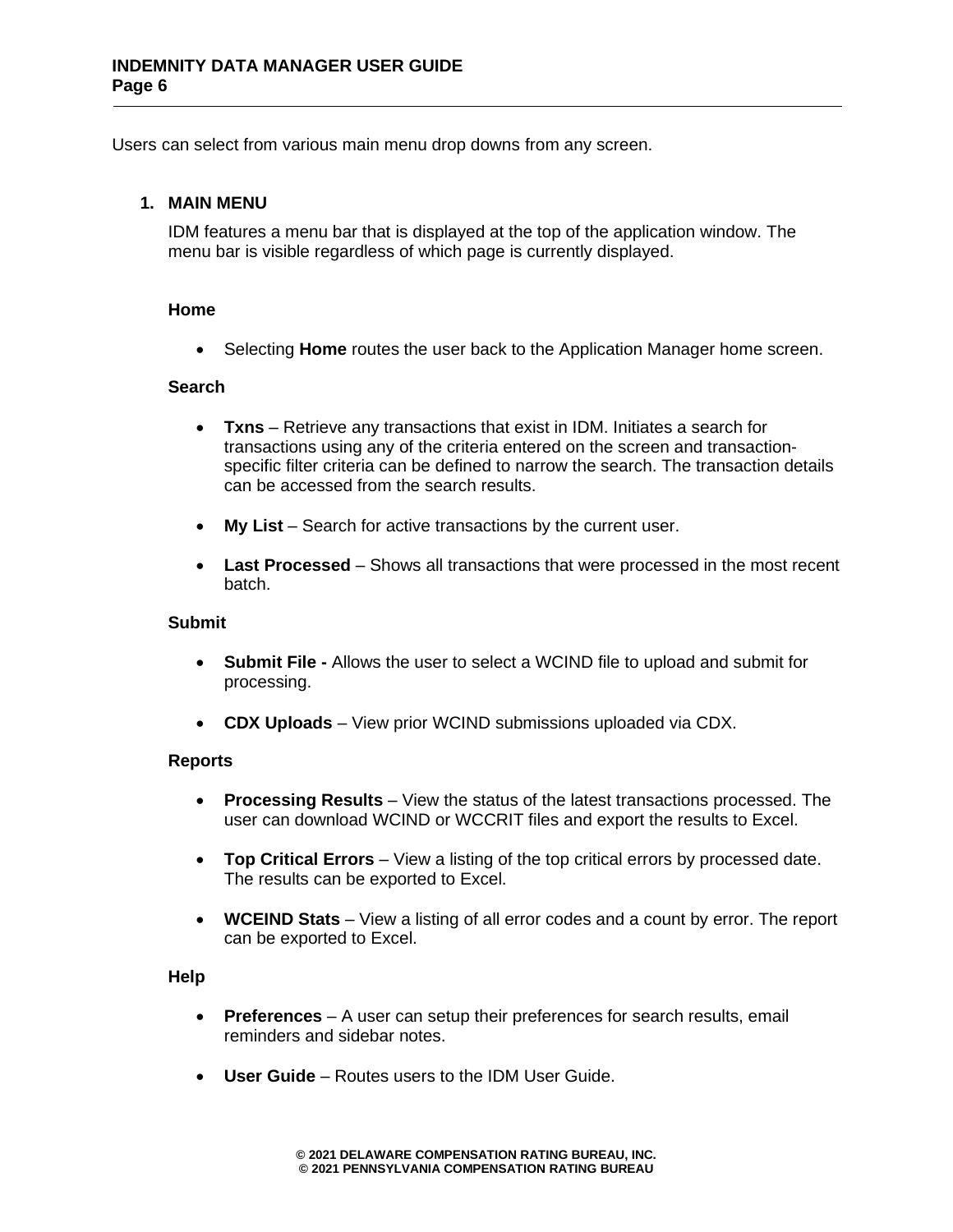- **WCEIND Errors** A listing of WCEIND error codes applicable to PA and DE with the WCIND record type, tolerance and the error message. The report can be exported to Excel.
- **WCIO Records –** A listing of the applicable WCIND Record with their description and minimum record length. The report can be exported to Excel.
- **Email Support –** This selection will generate an email to DCRB/PCRB Central Support from the users email account.

## <span id="page-6-0"></span>**2. QUICK FIND**

The Quick Find page allows users to execute a quick search for transactions using policy number. The user can also search for an individual Claim by using the Claim

Number. To navigate to the Quick Find page, click the home icon above the main menu.

The Quick Find page displays the following search criteria:

- **Policy Nbr** The user can search for a transaction using an existing policy number.
- **Claim Number** The user can search for a transaction using an existing claim number.

When the search is executed, all transactions matching the entered criteria will be returned in the results grid and the policy number is a hyperlink that will navigate the user to the details of the transaction selected.

| <b>Quick Find</b>                                             |           |           |         |                   |                 |                     |  |  |  |  |  |
|---------------------------------------------------------------|-----------|-----------|---------|-------------------|-----------------|---------------------|--|--|--|--|--|
| Claim Number:<br>Policy Nbr:<br>B2012<br>Find<br><b>Clear</b> |           |           |         |                   |                 |                     |  |  |  |  |  |
| Policy History for Policy #B2012                              |           |           |         |                   |                 |                     |  |  |  |  |  |
|                                                               |           | Cancelled | Carrier | <b>Policy Nbr</b> | <b>File Nbr</b> | <b>Insured Name</b> |  |  |  |  |  |
| Eff. Date<br><b>State</b>                                     | Exp. Date |           |         |                   |                 |                     |  |  |  |  |  |

If no information is found for the entered criteria, a message will display that no matching data was found for the entered search criteria.

|                            | <b>Quick Find</b>                   |               |
|----------------------------|-------------------------------------|---------------|
| Policy Nbr:                | Claim Number:                       | Find<br>Clear |
|                            | <b>Policy History for Policy #1</b> |               |
| No matching policies found |                                     |               |

**© 2021 DELAWARE COMPENSATION RATING BUREAU, INC. © 2021 PENNSYLVANIA COMPENSATION RATING BUREAU**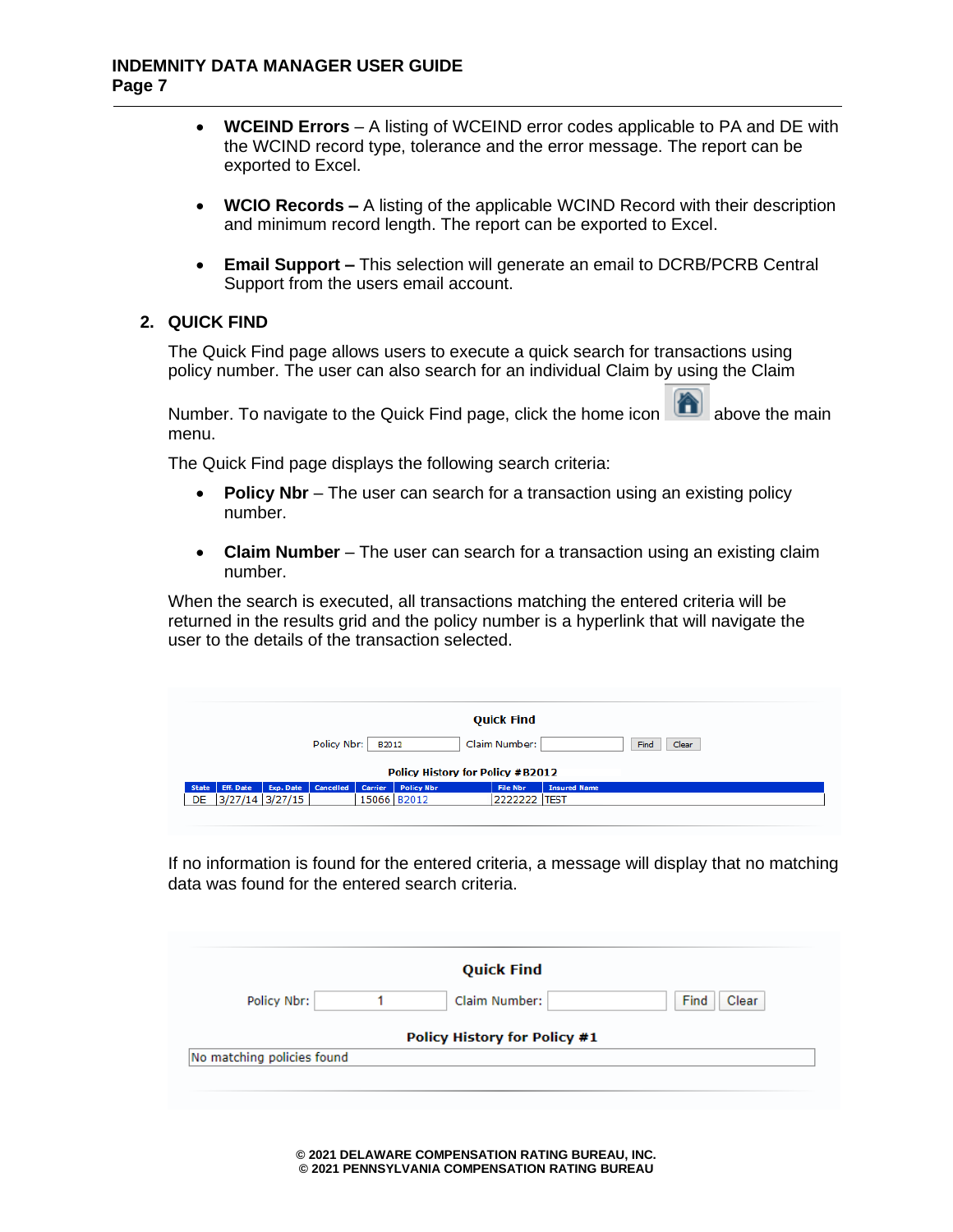## <span id="page-7-0"></span>**F. SEARCHING FOR TRANSACTIONS**

The Search page allows users to search and then view indemnity transactions previously submitted to IDM. Transaction-specific filter criteria can be defined to narrow the search. From the search results, the transaction details can be accessed by selecting the view ( *magnifying glass*) icon.

## <span id="page-7-1"></span>**1. SEARCH CRITERIA**

The Search page displays fields that allow specific search criteria to be selected. When the search is executed, all transactions matching the criteria will be returned in the search results.

| 合<br><b>POLICY</b>               | <b>UNIT</b>               |               | <b>MEDICAL</b>       | <b>INDEMNITY DATA MANAGER</b> |              |                      |                    |
|----------------------------------|---------------------------|---------------|----------------------|-------------------------------|--------------|----------------------|--------------------|
| Home                             | <b>Search</b>             | <b>Submit</b> | <b>Reports</b>       | <b>Help</b>                   |              |                      |                    |
| <b>SEARCH CRITERIA</b>           |                           |               |                      |                               |              |                      |                    |
|                                  | <b>Policy Identifiers</b> |               |                      | <b>Txn Identifiers</b>        |              |                      | <b>File Search</b> |
| State:                           |                           | $\checkmark$  | <b>Trans. Date:</b>  | $\vee$ to                     | $\checkmark$ | <b>File Number:</b>  |                    |
| <b>Carrier:</b>                  |                           | $\vee$        | <b>Transaction:</b>  |                               | ⊡⊝           | <b>Insured FEIN:</b> |                    |
| <b>Policy Number:</b>            |                           |               | <b>IDM Status:</b>   |                               | ⊡⊝           | <b>Insured Name:</b> |                    |
| <b>Policy Effective:</b>         | $\vee$ to                 | $\checkmark$  | <b>Process Date:</b> | $\boxed{\vee}$ to             | $\checkmark$ | City, ST or ZIP:     |                    |
|                                  |                           |               | <b>Review:</b>       |                               | ⊡⊜           | <b>Review Error:</b> | ⊡⊜                 |
|                                  |                           |               | <b>IDM User:</b>     |                               | $\vee$       | <b>Claim Nbr:</b>    |                    |
|                                  |                           |               | <b>WCIND Link:</b>   |                               |              |                      |                    |
| $\triangle$ Show Last Claim Only |                           |               | Search               | Max. Results:<br>50           | Clear        |                      |                    |

Any combination of search criteria can be used together to narrow the search results. Text fields such as Insured Name, City or Policy Number will match records using "contains" logic, i.e. those records that *contain* the letters or words entered—not an *exact* match. To perform a wildcard search, key an asterisk (\*) before or after the text you are searching to widen your search results.

The filter criteria that can be selected are:

**State** – PA or DE can be selected. If left blank the search will look for matching criteria for both states.

**Carrier** – Select one or more carriers to use in the search.

**Policy Number** – Enter the policy number. The Policy Number must contain at least three characters.

**Policy Effective** – Enter or select from the calendar the policy effective date range. Note: To search for a single policy effective date, the same date must be entered in both the 'from' and 'to' date fields. To search for a specific policy effective date and forward leave the 'to' date field blank.

**Trans. Date** – The search returns transactions that were issued within the date range specified. Note: To search for a single transaction date, the same date must be entered in both the 'from' and 'to' date fields. To search for a specific issued date and forward, leave the 'to' date field blank.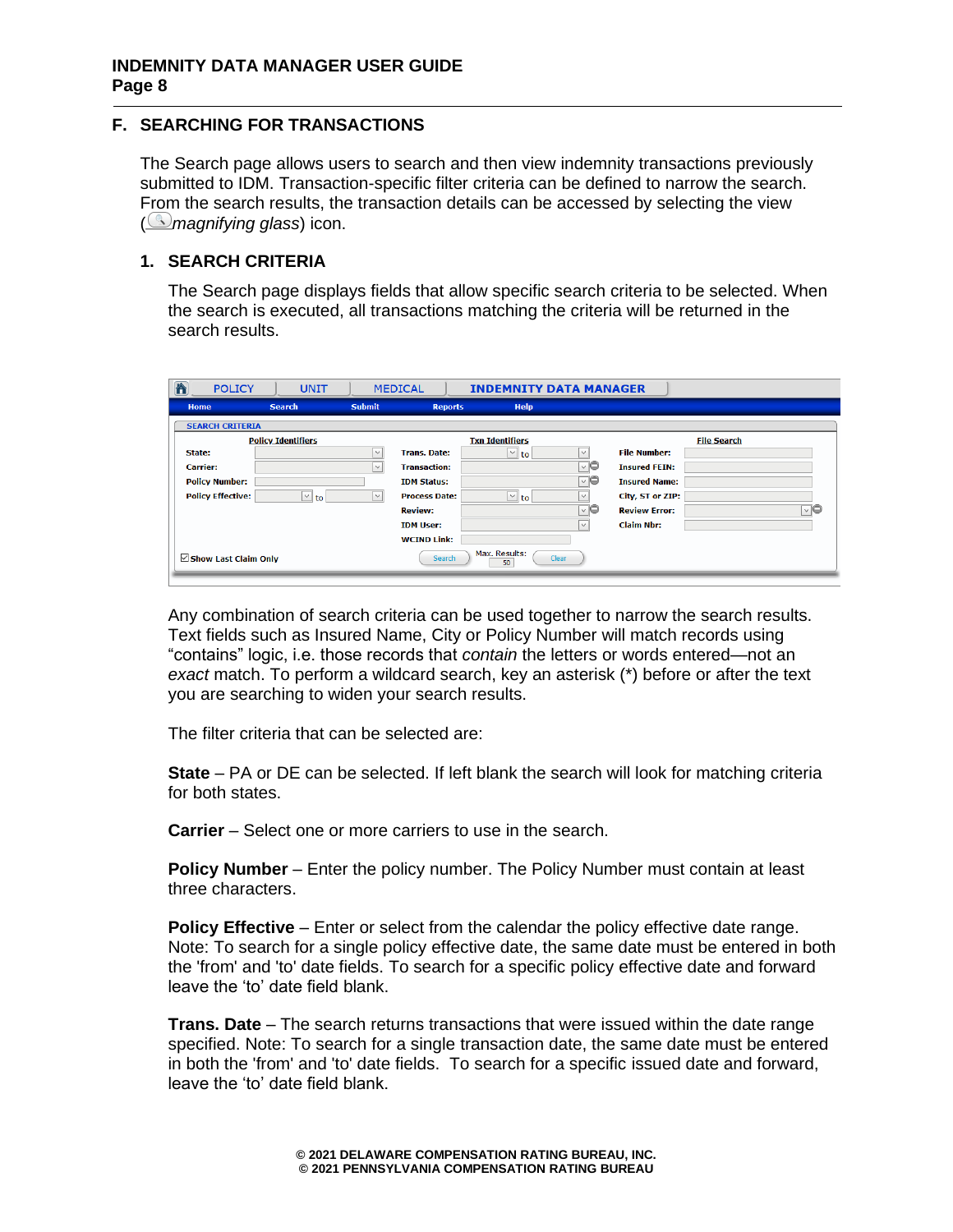**Transaction** – The search returns transactions based on the transaction code selected

or excluded. Transaction types can be excluded by using the  $\blacksquare$  beside the criteria.

**IDM Status** – The search returns transactions based on the IDM status selected or

excluded. Status types can be excluded by using the  $\blacksquare$  beside the criteria.

**Process Date** – The search returns transactions that were processed within the date range specified. Note: To search for a single processed date, the same date must be entered in both the 'from' and 'to' date fields. To search for a specific processed date and forward, leave the 'to' date field blank.

**Review** – The search returns transactions based on the review status selected or excluded. Review types can be excluded by using the  $\bullet$  beside the criteria.

**IDM User** – The search returns transactions that were created or edited by the selected user or users.

**WCIND Link** – The search returns transactions that match the unique DCRB/PCRB assigned identifier.

**File Number** – The search returns transactions where the DCRB/PCRB File Number matches or begins with the value entered.

**Insured FEIN** – The search returns transactions that match the primary insured FEIN number.

**Insured Name** – The search returns transactions that match the primary insured name.

**City, ST, or ZIP** – The search returns transactions that match the primary insured address.

**Review Error** – The search returns transactions that have produced the selected error(s).

**Claim Nbr** – The search returns transactions that match the claim number entered.

**Max. Results** – Specifies the maximum number of results to return, which defaults to 50; but can be increased up to 200, if necessary.

**Clear** – This will clear all criteria fields to allow new criteria to be entered.

**Show Last Claim Only** – This will limit the search results to the most recent Claim. This checkbox defaults to "checked" for carrier users.

#### <span id="page-8-0"></span>**2. SEARCH RESULTS**

After search criteria have been entered, select the **Search** button and the search results grid displays all transactions matching the specified criteria.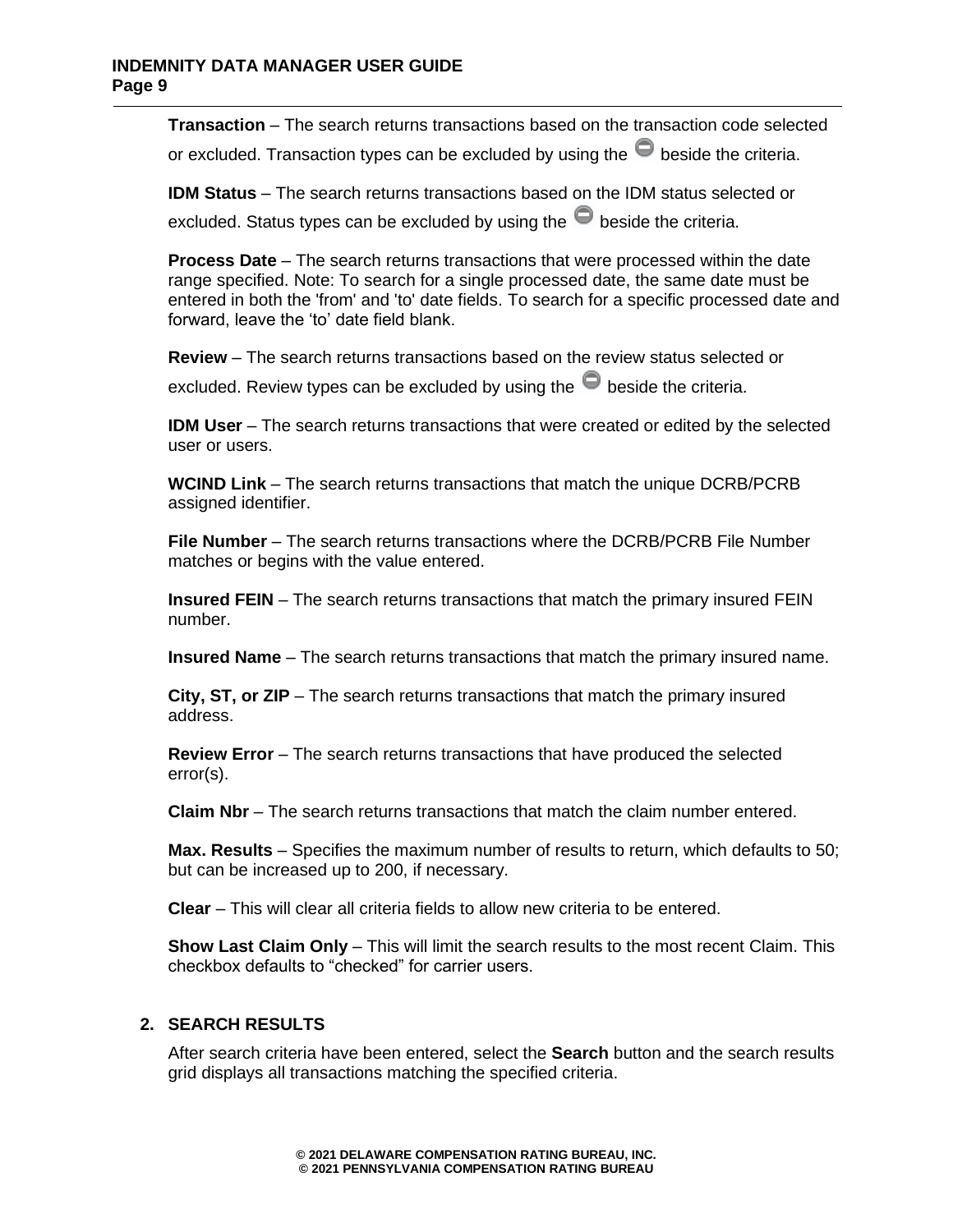## **INDEMNITY DATA MANAGER USER GUIDE Page 10**

|              | <b>Search Results - 8 Txns</b> |                                |                      |           |                    |                |                   |                  |                                                          |               |                                |              |  |
|--------------|--------------------------------|--------------------------------|----------------------|-----------|--------------------|----------------|-------------------|------------------|----------------------------------------------------------|---------------|--------------------------------|--------------|--|
|              | ST.                            | Carrier                        | <b>Policy Number</b> | Eff. Date | <b>Trans. Date</b> | <b>Claim</b>   | <b>IDM Status</b> | <b>Processed</b> | Link                                                     | <b>Review</b> | <b>File Nbr</b><br><b>User</b> |              |  |
|              |                                | DE 15066 B2014                 |                      | 3/27/14   | 5/8/20             | E0G1111        | Processed         |                  | 5/8/20 20050810006147 D Minor Errors                     |               |                                |              |  |
|              |                                | DE 15066 B3324                 |                      | 7/1/04    | 5/8/20             | <b>AKR4332</b> | Processed         |                  | 5/8/20 200508I0006040 Minor Errors                       |               | 2273100                        |              |  |
|              |                                | DE 15066 B986X                 |                      | 1/1/07    | 5/8/20             |                |                   |                  | CDH3777 (4) Processed 5/8/20 20050810006061 Minor Errors |               |                                |              |  |
|              |                                | DE 15066 B807K                 |                      | 5/18/95   | 5/8/20             | D6F0230        |                   |                  | Processed 5/8/20 20050810006066 Minor Errors             |               |                                |              |  |
|              |                                | DE 15066 B8H21                 |                      | 7/13/19   | 5/8/20             | <b>FMY4224</b> |                   |                  | C. Processed 5/8/20 20050810006131 D Minor Errors        |               |                                |              |  |
|              |                                | DE 15066 B7440                 |                      | 10/1/13   | 5/8/20             | EFB1333        | Processed         |                  | 5/8/20 20050810006000 i Minor Errors                     |               | 5510755                        |              |  |
|              |                                | DE 15066 B823K                 |                      | 2/1/05    | 5/8/20             | ABT9000        | Processed         |                  | 5/8/20 20050810006122 Minor Errors                       |               |                                |              |  |
|              |                                | DE 15066 B3K92                 |                      | 4/1/19    | 5/8/20             | FMJ3333        | Processed         |                  | 5/8/20 20050810006111 Minor Errors                       |               | 3433140                        |              |  |
| $\mathbb{N}$ |                                | $\triangleleft$ Page $\vert$ 1 | $of 1 \rightarrow M$ |           |                    |                |                   |                  |                                                          |               | Results per page:  20          | $\checkmark$ |  |

The bottom left-hand corner displays the grid page numbers. Select the arrows to navigate forward and backward through the results pages.

The bottom right-hand corner displays the results per page. Use the dropdown to display more results on a single page.

Results can be sorted by selecting a column heading; the records will be sorted by the column values in ascending order. To reverse the sort order, select the column heading again.

The search results bar above the grid will display how many records have been returned.

These search results can be customized using the **Preferences** link under the **Help** menu.

#### **Search Results Columns:**

**ST** – The state code reported on the transaction.

**Carrier** – The NCCI carrier ID reported on the transaction.

**Policy Number** – The policy number reported on the transaction.

**Eff. Date** – The policy effective date reported on the transaction.

**Trans. Dt** – The date the transaction was issued.

**Claim** – The claim number reported on the transaction.

**IDM Status** – The current IDM status of the transaction.

**Processed** – The date the transaction was processed.

**Link** – The unique PCRB/DCRB WCIND Link associated with the transaction.

**Review** – The current review status of the transaction. The *(information)* button allows the user to see the errors on the transaction by hovering over the icon. Selecting the information button will open a small window that lists all the errors.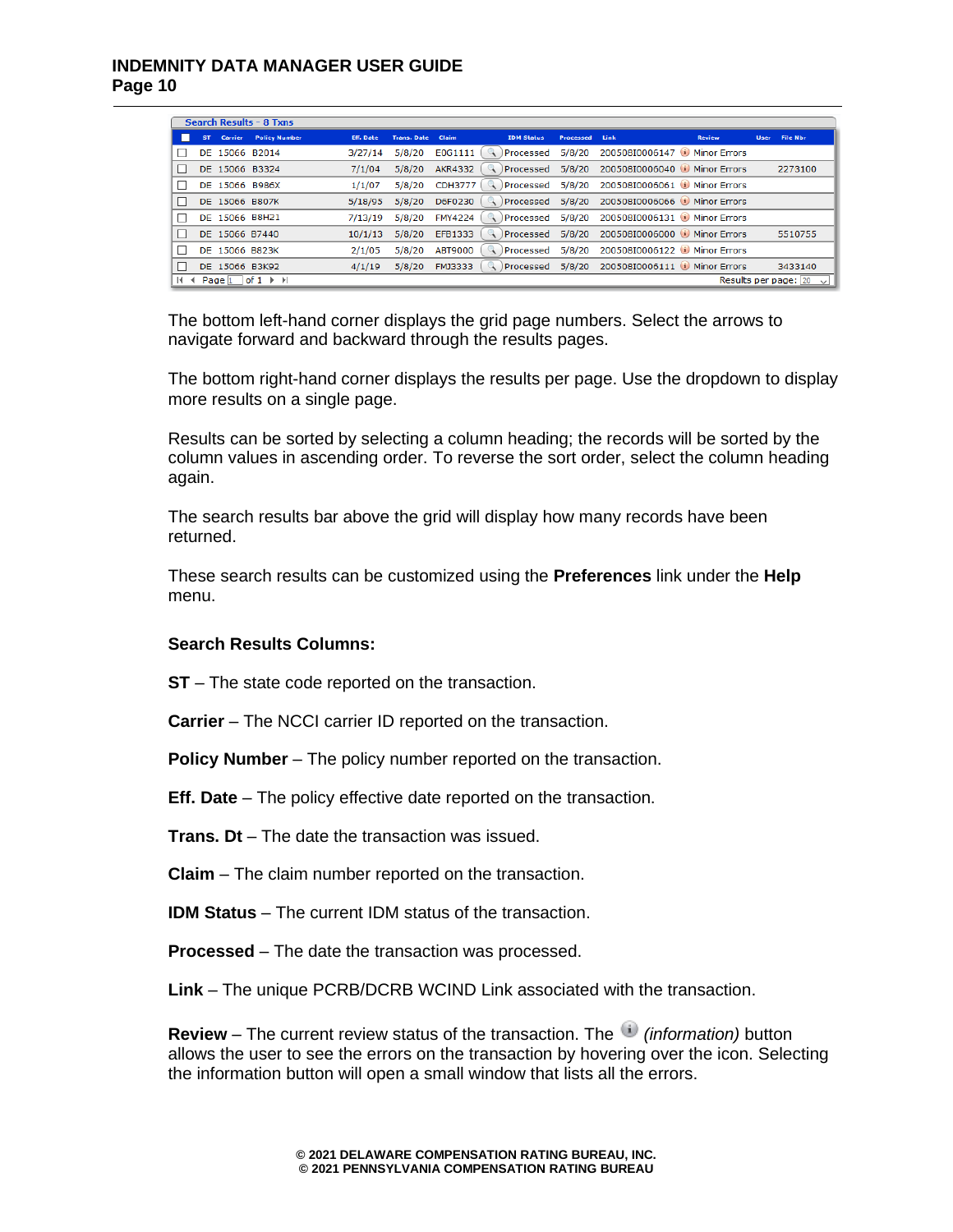#### **INDEMNITY DATA MANAGER USER GUIDE Page 11**

**User** – The name of the person who last edited the transaction in IDM.

**File Nbr** – The DCRB/PCRB file number associated with the insured.

# <span id="page-10-0"></span>**3. VIEW TRANSACTION DETAILS**

To view transaction details, select the view ( *magnifying glass)* icon.

|         | <b>Search Results - 8 Txns</b> |                |                      |           |                    |                |                   |           |                                                |               |                       |                 |  |
|---------|--------------------------------|----------------|----------------------|-----------|--------------------|----------------|-------------------|-----------|------------------------------------------------|---------------|-----------------------|-----------------|--|
|         | ST.                            | Carrier        | <b>Policy Number</b> | Eff. Date | <b>Trans. Date</b> | Claim          | <b>IDM Status</b> | Processed | Link                                           | <b>Review</b> | <b>User</b>           | <b>File Nbr</b> |  |
|         |                                | DE 15066 B2014 |                      | 3/27/14   | 5/8/20             | E0G1111        |                   |           | Processed 5/8/20 20050810006147 D Minor Errors |               |                       |                 |  |
|         |                                | DE 15066 B3324 |                      | 7/1/04    | 5/8/20             | AKR4332        |                   |           | Processed 5/8/20 200508I0006040 i Minor Errors |               |                       | 2273100         |  |
|         |                                | DE 15066 B986X |                      | 1/1/07    | 5/8/20             | CDH3777        |                   |           | Processed 5/8/20 20050810006061 Minor Errors   |               |                       |                 |  |
|         |                                | DE 15066 B807K |                      | 5/18/95   | 5/8/20             | D6F0230        |                   |           | Processed 5/8/20 200508I0006066 i Minor Errors |               |                       |                 |  |
|         |                                | DE 15066 B8H21 |                      | 7/13/19   | 5/8/20             | <b>FMY4224</b> |                   |           | Processed 5/8/20 20050810006131 D Minor Errors |               |                       |                 |  |
|         |                                | DE 15066 B7440 |                      | 10/1/13   | 5/8/20             | EFB1333        |                   |           | Processed 5/8/20 200508I0006000 i Minor Errors |               |                       | 5510755         |  |
|         |                                | DE 15066 B823K |                      | 2/1/05    | 5/8/20             | ABT9000        |                   |           | Processed 5/8/20 20050810006122 i Minor Errors |               |                       |                 |  |
|         |                                | DE 15066 B3K92 |                      | 4/1/19    | 5/8/20             | FMJ3333        |                   |           | Processed 5/8/20 200508I0006111 Minor Errors   |               |                       | 3433140         |  |
| $H = 4$ |                                | Page $ 1 $     | $of 1 \rightarrow M$ |           |                    |                |                   |           |                                                |               | Results per page:  20 | $\checkmark$    |  |

# <span id="page-10-1"></span>**4. EXPORT TRANSACTIONS**

To export the search results, check off the desired results and click on the buttons at the bottom of the page. This will open the results in the chosen format which can then be copied into another program if needed.

| <b>Search Results - 8 Txns</b> |                |                                          |                  |                 |                |                              |           |                                                  |               |      |                                 |  |
|--------------------------------|----------------|------------------------------------------|------------------|-----------------|----------------|------------------------------|-----------|--------------------------------------------------|---------------|------|---------------------------------|--|
| ST.                            | Carrier        | <b>Policy Number</b>                     | <b>Eff.</b> Date | Trans. Date     | Claim          | <b>IDM Status</b>            | Processed | Link                                             | <b>Review</b> | User | <b>File Nbr</b>                 |  |
|                                | DE 15066 B2014 |                                          | 3/27/14          | 5/8/20          | E0G1111        |                              |           | Processed 5/8/20 20050810006147 i Minor Errors   |               |      |                                 |  |
|                                | DE 15066 B3324 |                                          | 7/1/04           | 5/8/20          | <b>AKR4332</b> |                              |           | Processed 5/8/20 20050810006040 i Minor Errors   |               |      | 2273100                         |  |
|                                |                | DE 15066 B986X                           | 1/1/07           | 5/8/20          | <b>CDH3777</b> |                              |           | Processed 5/8/20 200508I0006061 Minor Errors     |               |      |                                 |  |
|                                | DE 15066 B807K |                                          | 5/18/95          | 5/8/20          | D6F0230        |                              |           | Processed 5/8/20 20050810006066 Minor Errors     |               |      |                                 |  |
|                                |                | DE 15066 B8H21                           | 7/13/19          | 5/8/20          | <b>FMY4224</b> |                              |           | Processed 5/8/20 200508I0006131 (i) Minor Errors |               |      |                                 |  |
|                                | DE 15066 B7440 |                                          | 10/1/13          | 5/8/20          | EFB1333        |                              |           | Processed 5/8/20 200508I0006000 Minor Errors     |               |      | 5510755                         |  |
|                                | DE 15066 B823K |                                          | 2/1/05           | 5/8/20          | ABT9000        |                              |           | Processed 5/8/20 20050810006122 (i) Minor Errors |               |      |                                 |  |
|                                | DE 15066 B3K92 |                                          | 4/1/19           | 5/8/20          | <b>FMJ3333</b> |                              |           | Processed 5/8/20 200508I0006111 (i) Minor Errors |               |      | 3433140                         |  |
|                                |                | H + Page 1 of 1 H                        |                  |                 |                |                              |           |                                                  |               |      | Results per page: $ 20 \rangle$ |  |
| X Delete                       |                | <b>R</b> WCIND<br>$\triangleright$ Excel |                  | <b>R</b> WCCRIT |                | <b>Download WCCRITViewer</b> |           |                                                  |               |      |                                 |  |

The available export options are

#### **a) Excel**

To export the search results to Excel select the Excel button. The results (up to 1,000) will be exported to an Excel file that can be opened or saved.

## **b) WCIND**

The user can select one or multiple transactions (up to 200) to download into the WCIND format by checking the checkbox in the far left column and then selecting the WCIND button. A WCIND file will be generated that contains the selected transactions. The file can be saved or opened.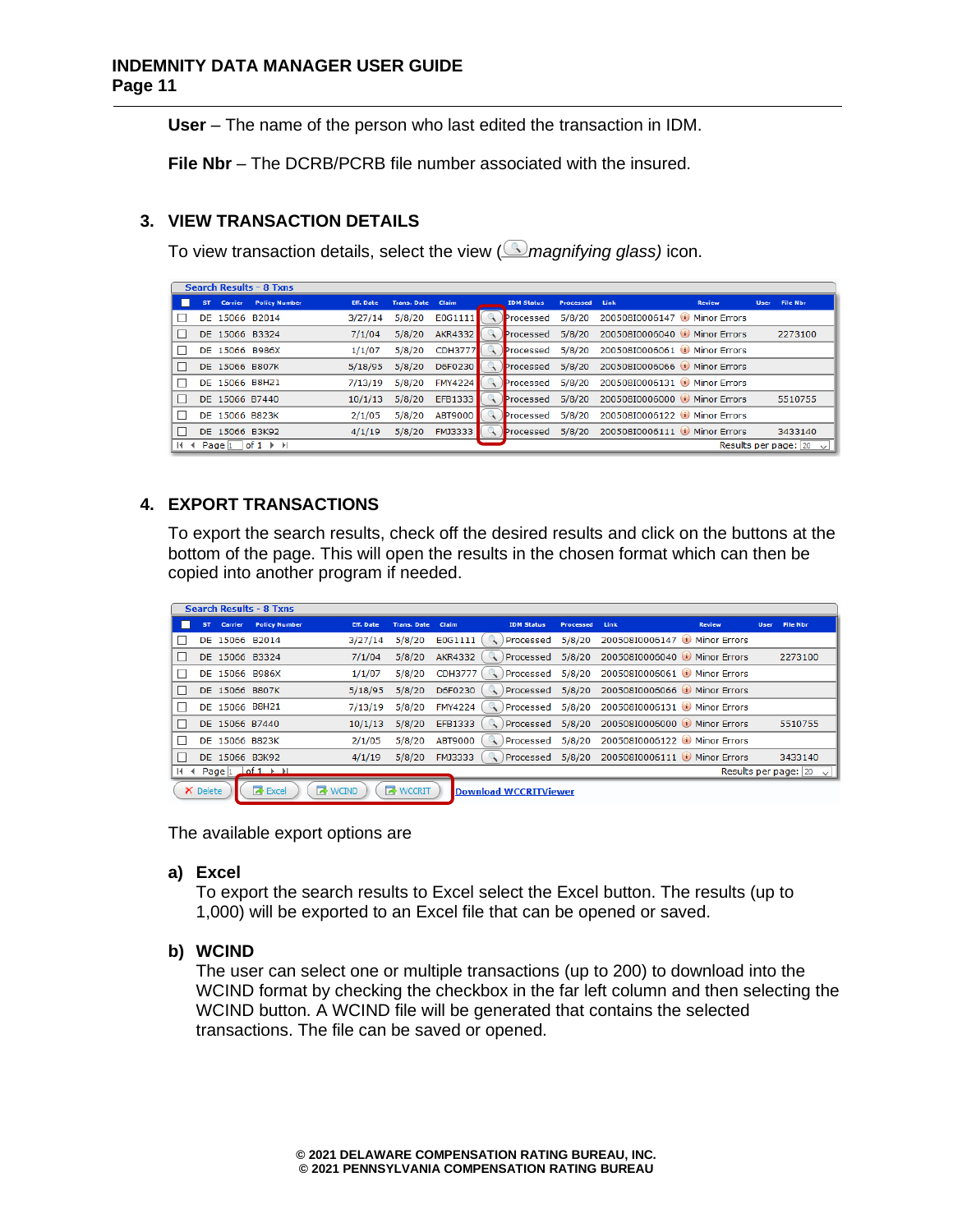#### **c) WCCRIT**

The user can select one or multiple transactions (up to 200) to download any applicable errors for the transaction into WCCRIT format by checking the checkbox in the far left column and then selecting the WCCRIT button. A WCCRIT file will be generated that contains the criticisms for the selected transactions. The file can be saved or opened.

#### <span id="page-11-0"></span>**G. SUBMISSION TRACKING**

To view previously submitted WCIND files through CDX, a user can navigate to the **Submit**  → **CDX Uploads** screen and view the information associated with previously submitted files (if any exist.)

Each unique data submission appears as a row in the Submitted Files grid. The following column headings can be adjusted to narrow down the results:

**Timestamp** – Date and time the file was received

**Carrier** - The NCCI number associated with the data file.

**Reporting Year/Qtr** – The year/quarter reflected in the data file.

**File Name** - The unique file name given by the data submitter on the file control record.

**View** (*Imagnifying glass*) icon – Displays the transaction associated with each file and the processing information.

**#Txns –** Number of transactions (records) in the data file.

**#Crit –** Number of critical edits in the data file.

**#Pri –** Number of priority edits in the data file.

(*information button*) – Displays summary data quality edit results for the data file.

**Status** – Displays the files processing status.

**File ID** – The unique file ID given by the submitter on the file control record.

If the user does not specify any filtering criteria, then all submissions that the user has access to will be displayed. To view older data files, adjust the **Since** date at the bottom of the screen.

| <b>Submitted Files</b>                                   |                                          |                |                          |                                                                                          |             |                  |   |               |                                              |
|----------------------------------------------------------|------------------------------------------|----------------|--------------------------|------------------------------------------------------------------------------------------|-------------|------------------|---|---------------|----------------------------------------------|
|                                                          |                                          |                |                          | Select the view icon to display the associated Txns and the file processing information. |             |                  |   |               |                                              |
| <b>Export</b>                                            | <b>Timestamp</b><br>Before:<br>$\vee$ II | <b>Carrier</b> | <b>Rpt.Qtr</b><br>$\vee$ | File                                                                                     | <b>View</b> | #Txns #Crit #Pri |   | <b>Status</b> | <b>FileID</b>                                |
| $\sqrt{2}$ CRIT<br><b>A</b> IND                          | 5/18/20 20:29                            | 15066          | 2002                     | ICDP 15066C 00037 202005091535.TXT                                                       | - 先         | 1.663            | 6 |               | 133 One or more txns Suspended 1589000000000 |
|                                                          | Since:<br>2/17/20<br>$\vee$              |                |                          |                                                                                          |             |                  |   |               |                                              |
| $of 1 \rightarrow \mathbb{N}$<br>$H \leftarrow$ Page $1$ |                                          |                |                          |                                                                                          |             |                  |   |               | Results per page: $[50 \sim]$                |
| <b>Excel</b>                                             |                                          |                |                          |                                                                                          |             |                  |   |               |                                              |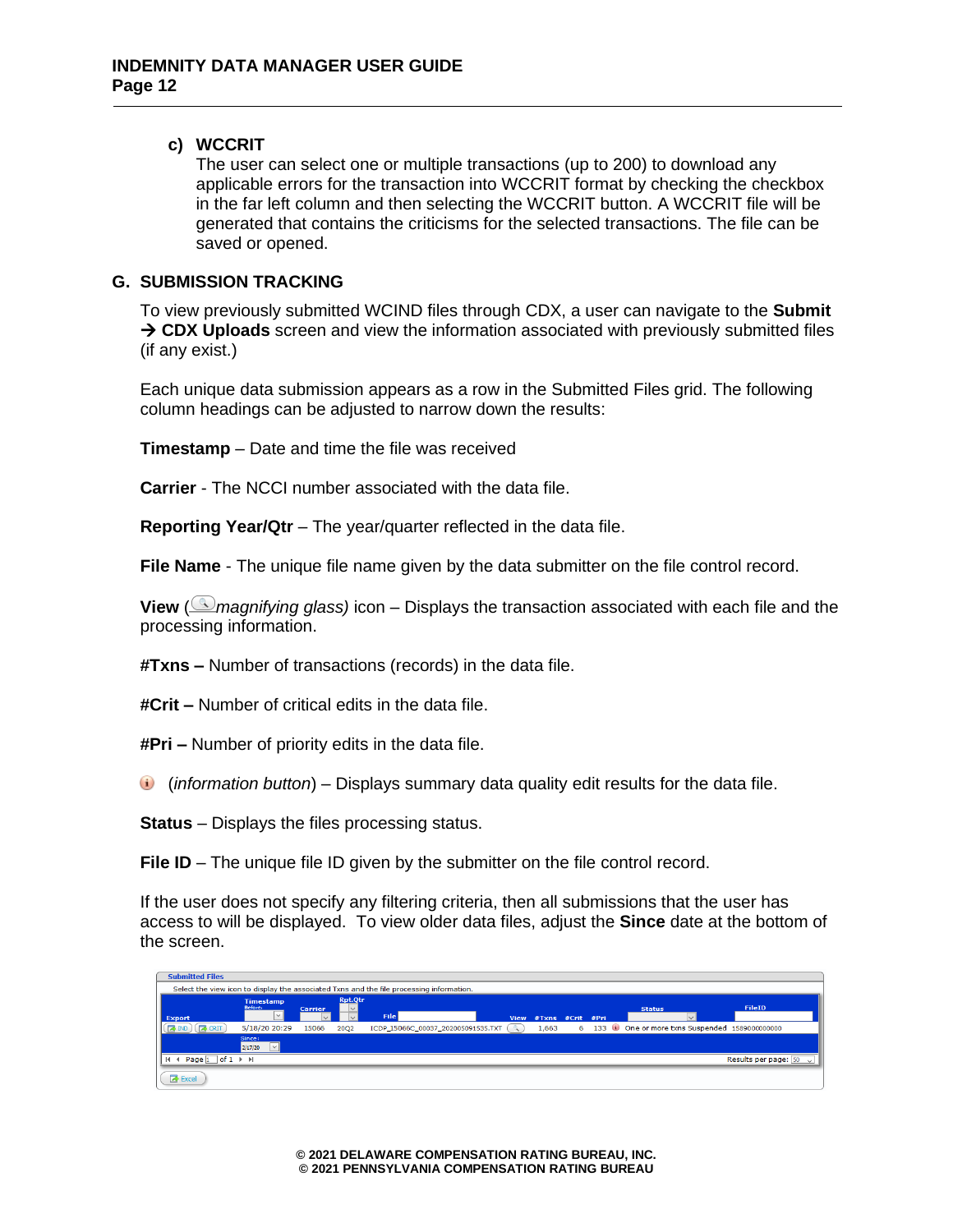#### **INDEMNITY DATA MANAGER USER GUIDE Page 13**

×

Clicking on the  $\bigcup$  (information button) will display summary data quality editing results for each file.

| <b>Contact Email: TEAM@TEST.com</b><br>Pct Passing<br><b>Edit Count</b><br>Tolerance<br><b>WCEXXX</b><br><b>NCCT</b><br>Message |     |          |          |  |                                                                                                                            |  |  |  |  |
|---------------------------------------------------------------------------------------------------------------------------------|-----|----------|----------|--|----------------------------------------------------------------------------------------------------------------------------|--|--|--|--|
| 92.0%                                                                                                                           | 133 | Priority | 01129532 |  | Weekly Benefit Amount is equal to zero when Lump-Sum Indicator is N and the Benefit Type Code is<br>related to lost wages. |  |  |  |  |
| 99.6%                                                                                                                           | 6   | Critical | 01056154 |  | Policy Effective Date [1] is more than 13 months prior to the Accident Date [2].                                           |  |  |  |  |
| Click on an error code to search for examples of that error in this file.<br><b>EX</b> WCCRIT<br>Close                          |     |          |          |  |                                                                                                                            |  |  |  |  |
|                                                                                                                                 |     |          |          |  |                                                                                                                            |  |  |  |  |

Clicking on the edit number in the WCEXXX column will link to another screen which displays the transactions which had that specific edit.

If the user selects the view (*<u>magnifying glass</u>*) icon on the CDX Uploads (Submitted Files) screen, IDM will display the transactions associated with the file and the processing information.

| 合                                                        | <b>POLICY</b>                                                    | <b>UNIT</b>                                                |                                | <b>MEDICAL</b>                                                                                                             | <b>INDEMNITY DATA MANAGER</b>     |           |                   |               |               |          |                                              |
|----------------------------------------------------------|------------------------------------------------------------------|------------------------------------------------------------|--------------------------------|----------------------------------------------------------------------------------------------------------------------------|-----------------------------------|-----------|-------------------|---------------|---------------|----------|----------------------------------------------|
| Home                                                     |                                                                  | <b>Search</b>                                              | <b>Submit</b>                  | <b>Reports</b>                                                                                                             | <b>Help</b>                       |           |                   |               |               |          |                                              |
|                                                          |                                                                  | 1663 txns uploaded from ICDP 15066C 00037 202005091535.TXT |                                |                                                                                                                            |                                   |           |                   |               |               |          |                                              |
| State                                                    |                                                                  | Status                                                     | <b>WCCRIT</b>                  | Carrier                                                                                                                    | <b>Policy Number</b>              | Eff. Date | <b>Issue Date</b> | Transaction   | View          | File Nbr | <b>WCIND Link</b>                            |
| $\Box$ PA - 1663<br>$\ominus$<br>$\qquad \qquad \boxdot$ |                                                                  | Suspended - 6                                              |                                |                                                                                                                            |                                   |           |                   |               |               |          |                                              |
| $\qquad \qquad \boxdot$<br>$\boldsymbol{\boxminus}$      |                                                                  |                                                            | Rejected - 6                   |                                                                                                                            |                                   |           |                   |               |               |          |                                              |
|                                                          | Θ<br>$\textcolor{black}{\textcolor{black}{\boldsymbol{\Theta}}}$ |                                                            |                                | $15066 - 3$                                                                                                                | $2000000 - 3$                     |           |                   |               |               |          |                                              |
|                                                          | $\qquad \qquad \boxdot$                                          |                                                            |                                |                                                                                                                            |                                   | 1/15/70   |                   |               |               |          |                                              |
|                                                          |                                                                  |                                                            | $^{\circ}$                     |                                                                                                                            |                                   |           | 4/8/20            | 2000007910/01 | $\alpha$      |          | 200518I0000001                               |
|                                                          |                                                                  |                                                            | $^{\circ}$                     |                                                                                                                            |                                   |           | 4/10/20           | 2000007910/01 | $\mathbb{R}$  |          | 200518I0000002                               |
|                                                          |                                                                  |                                                            | $\circledcirc$                 |                                                                                                                            |                                   |           | 4/22/20           | 2000007910/01 | $\mathbb{R}$  |          | 200518I0000005                               |
| $\circledcirc$                                           | $\circledcirc$                                                   | Submitted - 1657                                           |                                | $11111 - 3$                                                                                                                |                                   |           |                   |               |               |          |                                              |
|                                                          | Sort by State, Carrier, Policy                                   |                                                            |                                | Click on [+] to expand - grouped by State, Status, Review, Carrier, Policy Number, Effective Date, Issue Date, Transaction |                                   |           |                   |               |               |          |                                              |
|                                                          | <b>Submitted Files</b>                                           |                                                            |                                |                                                                                                                            |                                   |           |                   |               |               |          |                                              |
|                                                          |                                                                  |                                                            |                                | Select the view icon to display the associated Txns and the file processing information.                                   |                                   |           |                   |               |               |          |                                              |
| <b>Export</b>                                            |                                                                  | <b>Timestamp</b><br>Before:<br>$\vee$                      | <b>Carrier</b><br>$\checkmark$ | <b>Rpt.Qtr</b><br>$\vee$<br>File                                                                                           |                                   |           | #Txns #Crit       | #Pri          | <b>Status</b> | $\vee$   | <b>FileID</b>                                |
| <b>R</b> IND                                             | $\sqrt{2}$ CRIT                                                  | 5/18/20 20:29                                              | 15066<br>20Q2                  |                                                                                                                            | ICDP_15066C_00037_202005091535.TX |           | 1,663             | 6             |               |          | 133 One or more txns Suspended 1589000000000 |
|                                                          |                                                                  | Since:<br>$\backsim$<br>2/17/20                            |                                |                                                                                                                            |                                   |           |                   |               |               |          |                                              |
|                                                          | $H$ 4 Page $1$ of $1$ $\rightarrow$ $H$                          |                                                            |                                |                                                                                                                            |                                   |           |                   |               |               |          | Results per page: $50 - 7$                   |
| <b>Excel</b>                                             |                                                                  |                                                            |                                |                                                                                                                            |                                   |           |                   |               |               |          |                                              |

#### <span id="page-12-0"></span>**H. VIEWING TRANSACTION DETAILS**

From either the search results page or the submission tracking screen (CDX Uploads), the contents of an individual indemnity transaction can be viewed by selecting the view *(Imagnifying glass*) icon on the row for that transaction.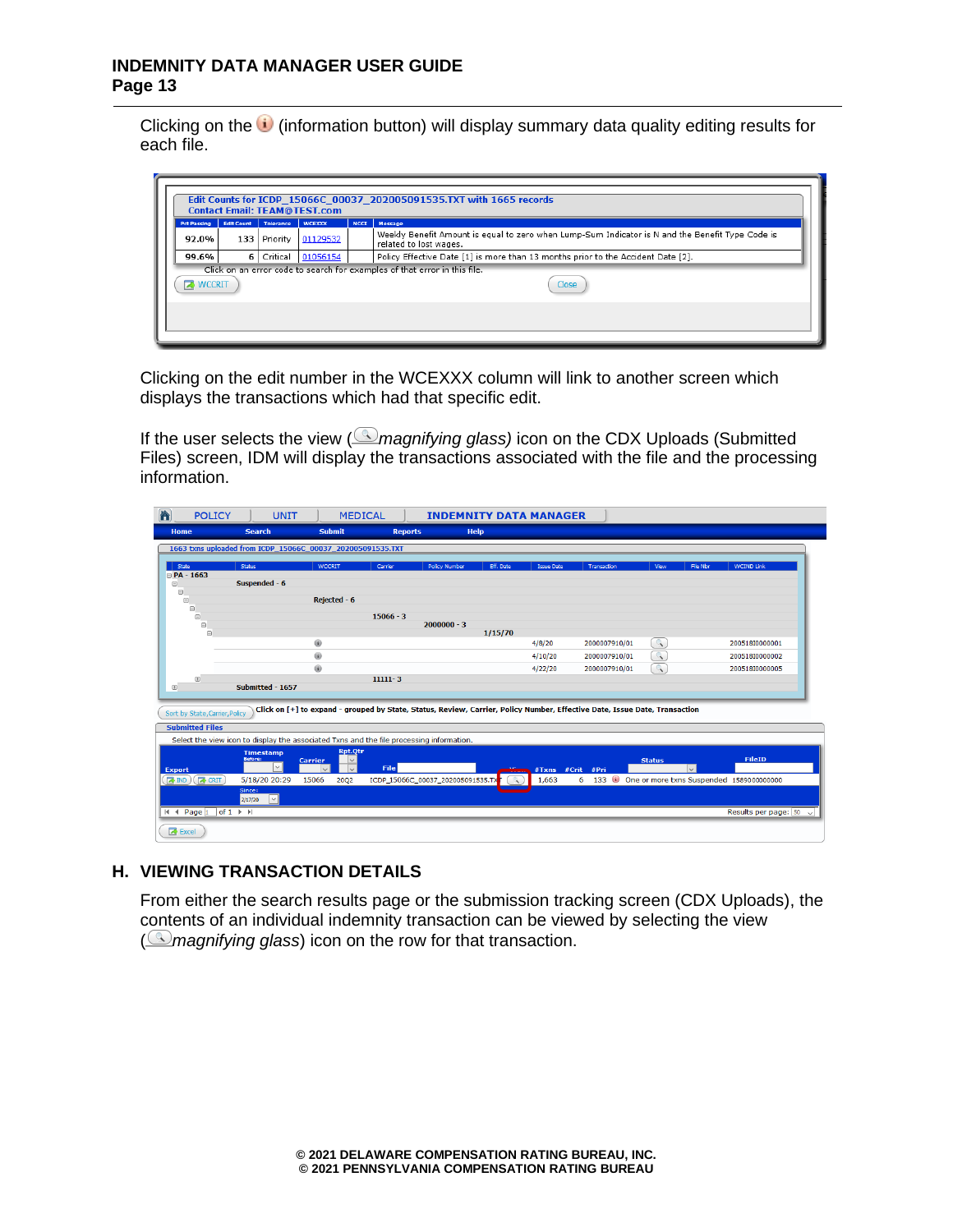<span id="page-13-0"></span>**1. POLICY KEY FIELDS**

| <b>Policy Key Fields</b>                   |                                       |                                                        |                        |                  |              |      |
|--------------------------------------------|---------------------------------------|--------------------------------------------------------|------------------------|------------------|--------------|------|
| Carrier:<br>15066 - Carrier Test Data<br>v | PA Policy #:                          |                                                        | <b>Effective Date:</b> |                  | $\checkmark$ | Edit |
|                                            | File Nbr:<br>File Name:<br>File Addr: | 0000004<br><b>FURNITURE TOWN</b><br><b>1 WEST BLVD</b> |                        |                  |              |      |
|                                            |                                       | <b>QUAKERTOWN, PA 18951</b>                            | Status:<br>Review:     | <b>Submitted</b> |              |      |

This screen displays policy information related to the indemnity transaction.

# <span id="page-13-1"></span>**2. CLAIM CALLS**

| <b>Claim Calls</b> | <b>■ History</b> |                 |            |     |                         |        |
|--------------------|------------------|-----------------|------------|-----|-------------------------|--------|
| Claim:             | <b>ST</b>        | <b>Accident</b> |            | Txn | <b>Service</b>          | Amount |
| 2222333333         | 37               | 07/07/2017      | 04/02/2020 | 01  | 03/30/2020 - 04/05/2020 | 543.54 |
| 2222333333         | 37               | 07/07/2017      | 04/09/2020 | 01  | 04/06/2020 - 04/12/2020 | 543.54 |
| 2222333333         | 37               | 07/07/2017      | 04/16/2020 | 01  | 04/13/2020 - 04/19/2020 | 543.54 |
| 2222333333         | 37               | 07/07/2017      | 04/23/2020 | 01  | 04/20/2020 - 04/26/2020 | 543.54 |
| 2222333333         | 37               | 07/07/2017      | 04/30/2020 | 01  | 04/27/2020 - 05/03/2020 | 543.54 |

The Claim Calls tab displays further details about the indemnity transaction. Selecting the view (*magnifying glass*) icon next to the Line ID Number will open a separate Claim Call tab showing details for that particular transaction.

| <b>Claim Calls</b>                 | <b>Claim Call</b>         | <b>■ History</b>        |  |  |  |  |  |
|------------------------------------|---------------------------|-------------------------|--|--|--|--|--|
|                                    | <b>WCIND Data Call</b>    |                         |  |  |  |  |  |
| 2. Transaction                     |                           | Original                |  |  |  |  |  |
| 3. Transaction Date                |                           | 04/02/2020              |  |  |  |  |  |
| 5. Carrier Code                    |                           | 15066                   |  |  |  |  |  |
| 6. Policy Number                   |                           |                         |  |  |  |  |  |
| 7. Policy Eff. Date                |                           | 07/31/2016              |  |  |  |  |  |
| 8. Claim Number                    |                           | 2222333333              |  |  |  |  |  |
| 9. Accident Date                   |                           | 07/07/2017              |  |  |  |  |  |
| 10. Jurisdiction                   |                           | 37/PA                   |  |  |  |  |  |
| 11. Transaction From/To Date Range |                           | 03/30/2020 - 04/05/2020 |  |  |  |  |  |
| 13. Transaction Amount             |                           | 543.54                  |  |  |  |  |  |
| 14. Benefit Type                   | 05/Temporary Total        |                         |  |  |  |  |  |
| 15. Lump Sum Indicator             | N                         |                         |  |  |  |  |  |
| 16. Benefit Offset Code            | o                         |                         |  |  |  |  |  |
| 17. Benefit Offset Amount          |                           | n                       |  |  |  |  |  |
|                                    | 18. Weekly Benefit Amount |                         |  |  |  |  |  |

#### <span id="page-13-2"></span>**3. HISTORY**

The History tab displays all reported indemnity transactions associated with the policy.

| <b>Claim Call</b> |                                                                                                                | <b>E</b> History |                             |                                                                                 |                                                |                                     |                        |               |      |                                                       |
|-------------------|----------------------------------------------------------------------------------------------------------------|------------------|-----------------------------|---------------------------------------------------------------------------------|------------------------------------------------|-------------------------------------|------------------------|---------------|------|-------------------------------------------------------|
|                   |                                                                                                                |                  |                             |                                                                                 |                                                |                                     |                        |               |      |                                                       |
|                   | <b>Effective</b>                                                                                               | <b>Txn Date</b>  | Claim/Txn/Bill              |                                                                                 | <b>Status</b>                                  | Processed                           | <b>WCIND Link</b>      | <b>WCCRIT</b> | File | <b>Import File</b>                                    |
|                   |                                                                                                                |                  |                             |                                                                                 |                                                |                                     |                        |               |      | Accepted 00004 ICDP 15066C 00037 202005091535 CDX.TXT |
|                   |                                                                                                                |                  |                             |                                                                                 |                                                |                                     |                        |               |      | Accepted 00004 ICDP 15066C 00037 202005091535 CDX.TXT |
|                   |                                                                                                                |                  |                             |                                                                                 |                                                |                                     |                        |               |      | Accepted 00004 ICDP 15066C 00037 202005091535 CDX.TXT |
|                   |                                                                                                                | 4/9/20           |                             |                                                                                 |                                                |                                     |                        |               |      | Accepted 00004 ICDP 15066C 00037 202005091535 CDX.TXT |
|                   |                                                                                                                |                  |                             |                                                                                 |                                                |                                     |                        |               |      | Accepted 00004 ICDP 15066C 00037 202005091535 CDX.TXT |
|                   | <b>Policy History</b><br><b>Policy Number</b><br>2000000<br>2000000<br>2000000<br>2000000<br>888/15066 2000000 |                  | 7/31/16<br>$7/31/16$ 4/2/20 | 7/31/16 4/23/20 2000003828/01<br>7/31/16 4/16/20 2000003828/01<br>2000003828/01 | 7/31/16 4/30/20 2000003828/01<br>2000003828/01 | Submitted<br>Submitted<br>Submitted | Submitted<br>Submitted |               |      |                                                       |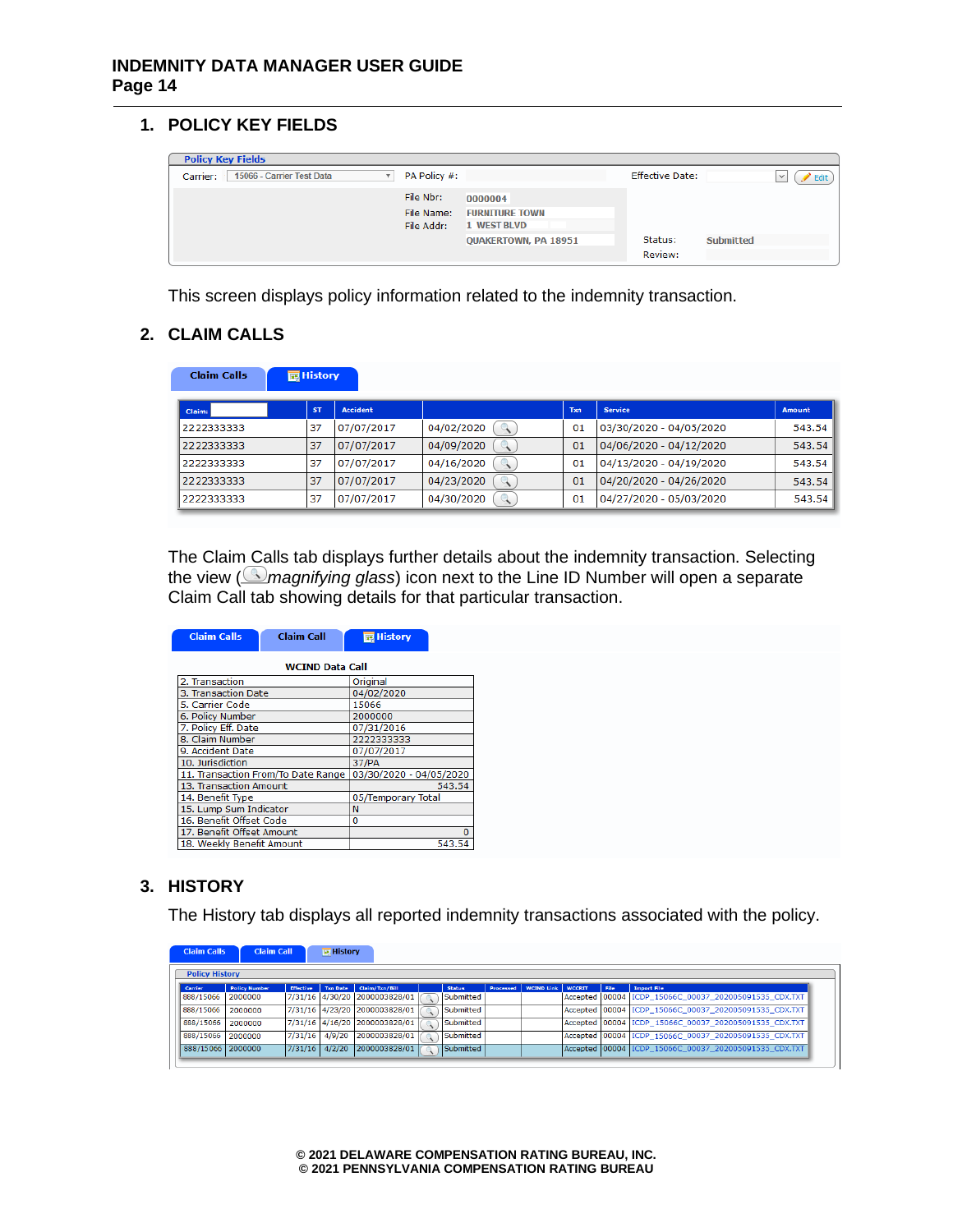## <span id="page-14-0"></span>**I. TRANSACTION CRITICISM REPORT**

Transactions with a Review Status other than Accepted will have a criticism report available. While viewing the Transaction, the user can download any applicable errors for the transaction into WCCRIT format by selecting the **WCCRIT** button or generate a PDF of the criticism letter by selecting the **PDF** button. This will allow a user to view and print all errors that were generated for this transaction.

|                                                  | IDM Review: Accepted With Minor Errors - Further Action May Be Required as of 5/18/20 |                   |  |                                                                                                           |        |                                                                                                                                   |  |  |  |  |  |  |  |
|--------------------------------------------------|---------------------------------------------------------------------------------------|-------------------|--|-----------------------------------------------------------------------------------------------------------|--------|-----------------------------------------------------------------------------------------------------------------------------------|--|--|--|--|--|--|--|
| <b>Error Code</b><br>Lyl  <br><b>Record Type</b> |                                                                                       |                   |  |                                                                                                           | Toler. | <b>Error Message</b>                                                                                                              |  |  |  |  |  |  |  |
|                                                  | 01/IDC Transaction                                                                    |                   |  | $\begin{array}{ c c c c c }\n\hline\n01129532 & \text{Priority} \\ 053202f d22779d & \hline\n\end{array}$ |        | Weekly Benefit Amount is equal to zero when Lump-Sum Indicator is N and the<br><b>Benefit Type Code is related to lost wages.</b> |  |  |  |  |  |  |  |
|                                                  | $\left(\sqrt{\frac{1}{2}}\right)$ Inquiry                                             | $\sqrt{2}$ WCCRIT |  | $PDF$ )                                                                                                   |        | Filter by Record Type: All Record Types<br>Min. Severity: Warning<br>$\sim$                                                       |  |  |  |  |  |  |  |

#### <span id="page-14-1"></span>**J. USER PREFERENCES**

To change user preferences, go to **Help –> Preferences**. This screen allows the user to adjust their settings for search results, defaults, sidebar notes and also email reminders.

To turn sidebar notes off, uncheck the box next to Show Sidebar Notes. To reopen the sidebar notes that were previously marked as "Do not show again", click on Reset Hidden Sidebar Notes.

|                                                                                                                                                                                                                                                                                          | <b>User Preferences</b>                                                                                                                                                                          |  |  |  |  |  |  |
|------------------------------------------------------------------------------------------------------------------------------------------------------------------------------------------------------------------------------------------------------------------------------------------|--------------------------------------------------------------------------------------------------------------------------------------------------------------------------------------------------|--|--|--|--|--|--|
| Columns to show in Search Results: ⊠ IDM Status                                                                                                                                                                                                                                          | √User<br><b>▽ File Number</b><br><b>⊡Trans, Date</b><br><b>ØProcessed Date</b> Dinsured FFIN<br>MWCIND Link<br>□ Insured Name<br>√ Review<br>$\Box$ Insured City, ST ZIP                         |  |  |  |  |  |  |
| $\boxdot$ Search - Show Most Recent Only:<br>By default, the Search page returns all the Txns for the policies selected, but this option<br>"Show Most Recent Only" causes only the most recent Txn of each policy to be returned.<br>This default can be overridden on the Search page. |                                                                                                                                                                                                  |  |  |  |  |  |  |
| $\boxdot$ Show Sidebar Notes                                                                                                                                                                                                                                                             | Reset hidden Sidebar Notes<br>Sidebar Notes are shown on many pages to help newer users understand how to use each<br>page; they may be turned off individually on each page or altogether here. |  |  |  |  |  |  |
| to address:<br>$\boxdot$ Fmail Reminders<br>completed and submitted or they will be purged after 60 days.                                                                                                                                                                                | (if different from registration)<br>Periodically, email reminders are sent out to users who have active Txns that need to be                                                                     |  |  |  |  |  |  |
|                                                                                                                                                                                                                                                                                          | <b>H</b> Save<br><b>Q</b> Cancel                                                                                                                                                                 |  |  |  |  |  |  |